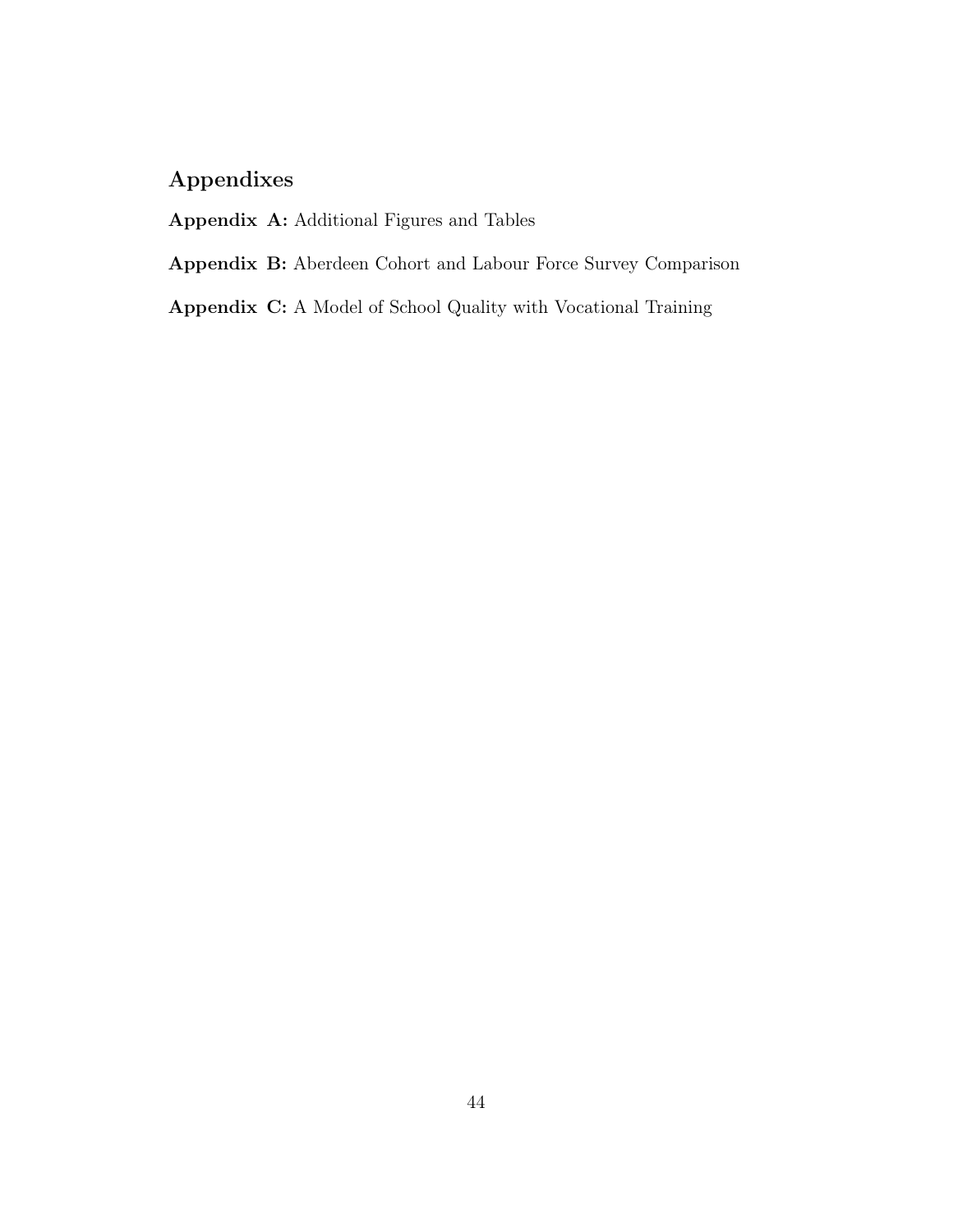# Appendix A: Additional Figures and Tables



Appendix A Figure 1: Assignment scores, survey response and private school attendance

Notes: figures based on "base sample" (see text and Appendix Table 1). Circles represent cell-specifc outcome means. Cells defined over 5-score intervals (350-354, etc.). Vertical lines plotted for cells 540-544 and 560-564.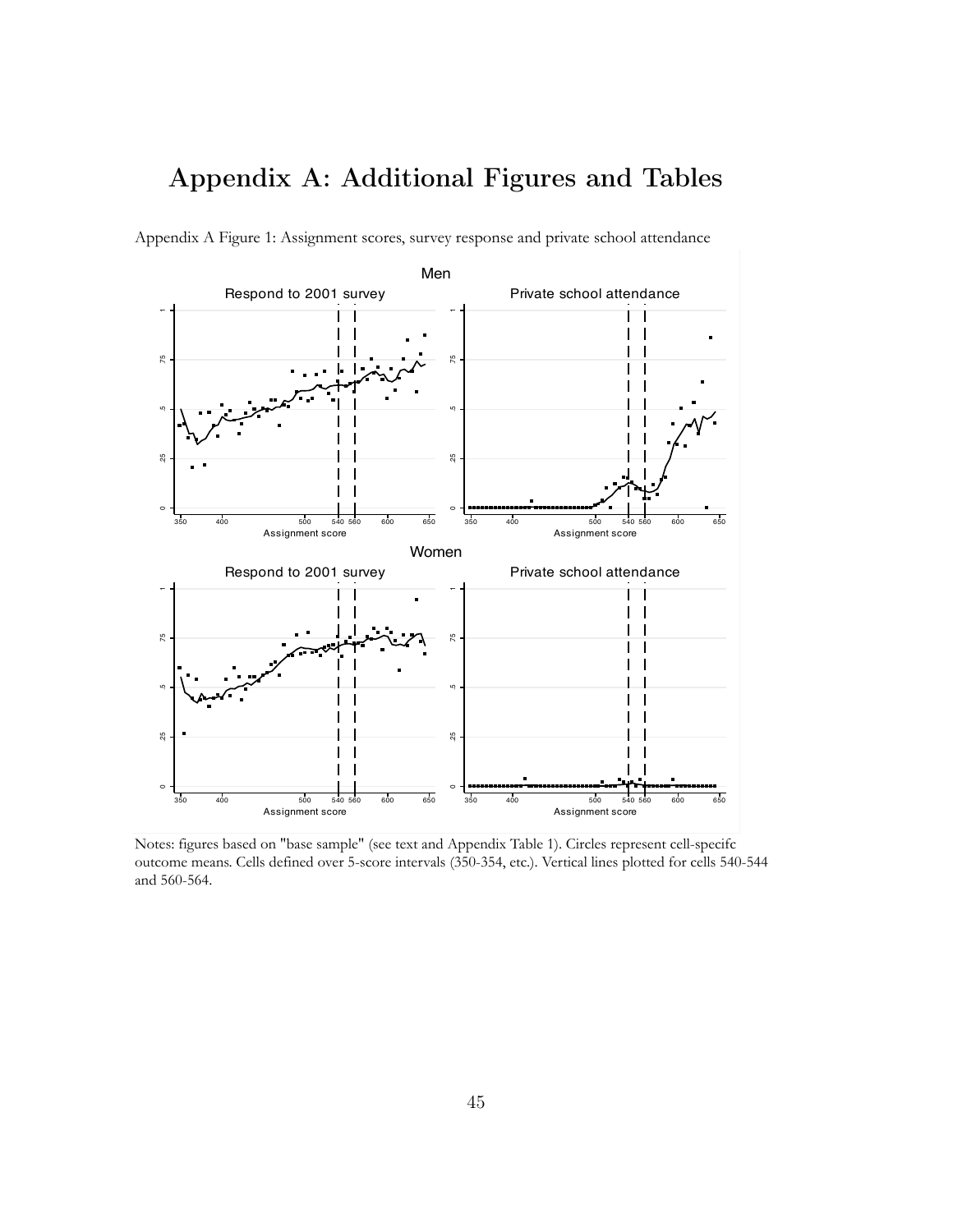

Appendix A Figure 2: Assignment score and elite school attendance by grade in 1962

Notes: see notes to Figure 2.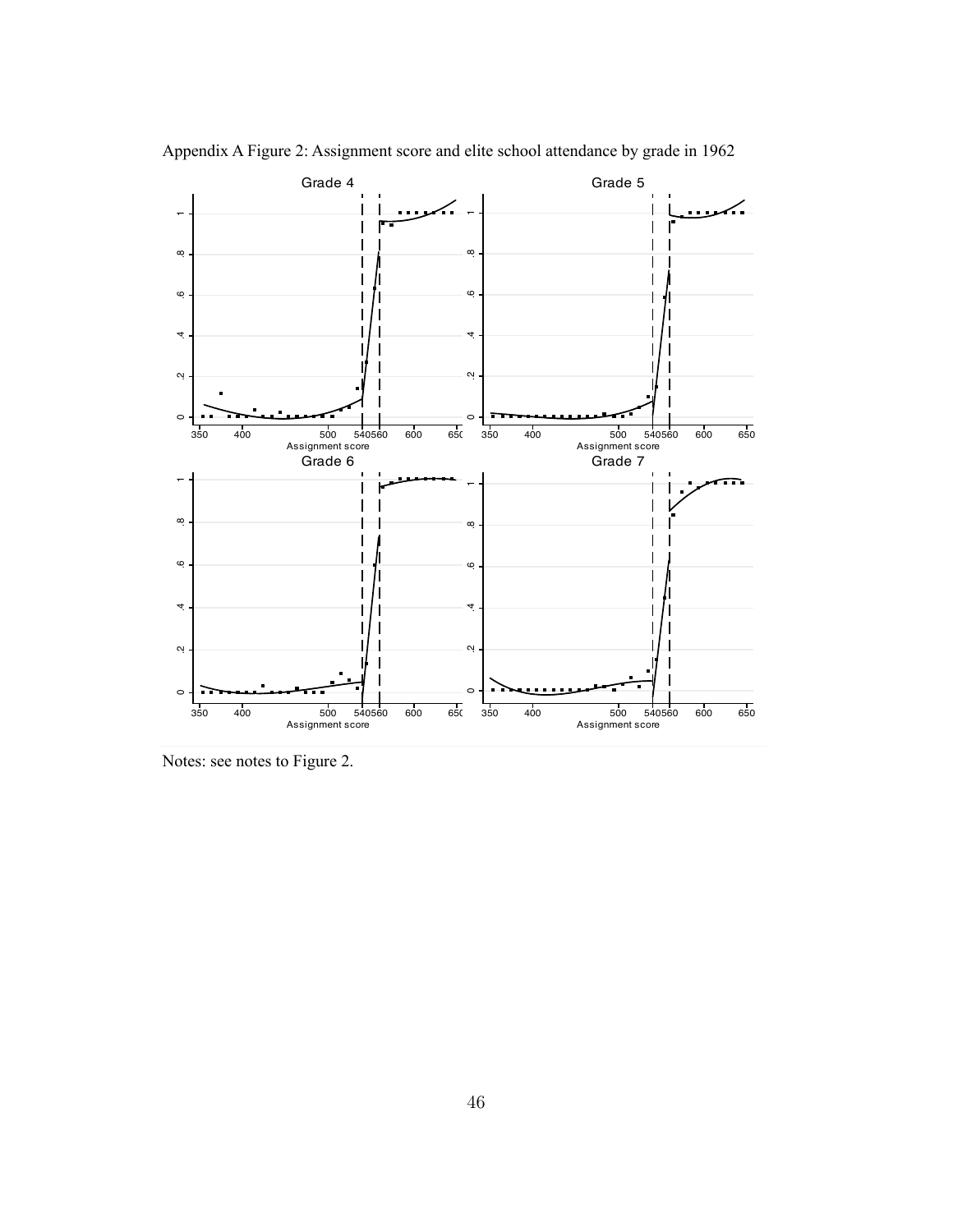|                                            | N                                       |
|--------------------------------------------|-----------------------------------------|
| Original sample                            | 12150                                   |
| Did not move during 1962-64 (358)          | May have left Aberdeen                  |
| Not private primary school (255)           | Some of these didn't take test          |
| Not RC primary school (299)                | Most took test, but stayed in RC school |
| Not RC private primary school (81)         | Same arguments as previous two          |
| Not primary elite school already (504)     | Always stay in elite school             |
| Not primary special school (167)           | Some of these didn't take test          |
| Not primary school outside Aberdeen (12)   | Attend secondary outside Aberdeen       |
| Not missing grade info (47)                | Because we want to split by grade       |
| Not missing assignment info (172)          | Need to construct IV                    |
| Not missing test scores at ages 7, 9 (309) | Need for covariate controls             |
| Not secondary outside Aberdeen (123)       | No secondary info                       |
| Base sample                                | 9893                                    |
| Not in grade 3 in 1962 (2033)              | Different assignment procedure          |
| Not missing 2001 survey responses (3151)   | Needed for outcomes                     |
| Final sample                               | 4709                                    |

Appendix A Table 1: sample selection and subsample definitions

Notes: Description of sample selection procedure applied to original data.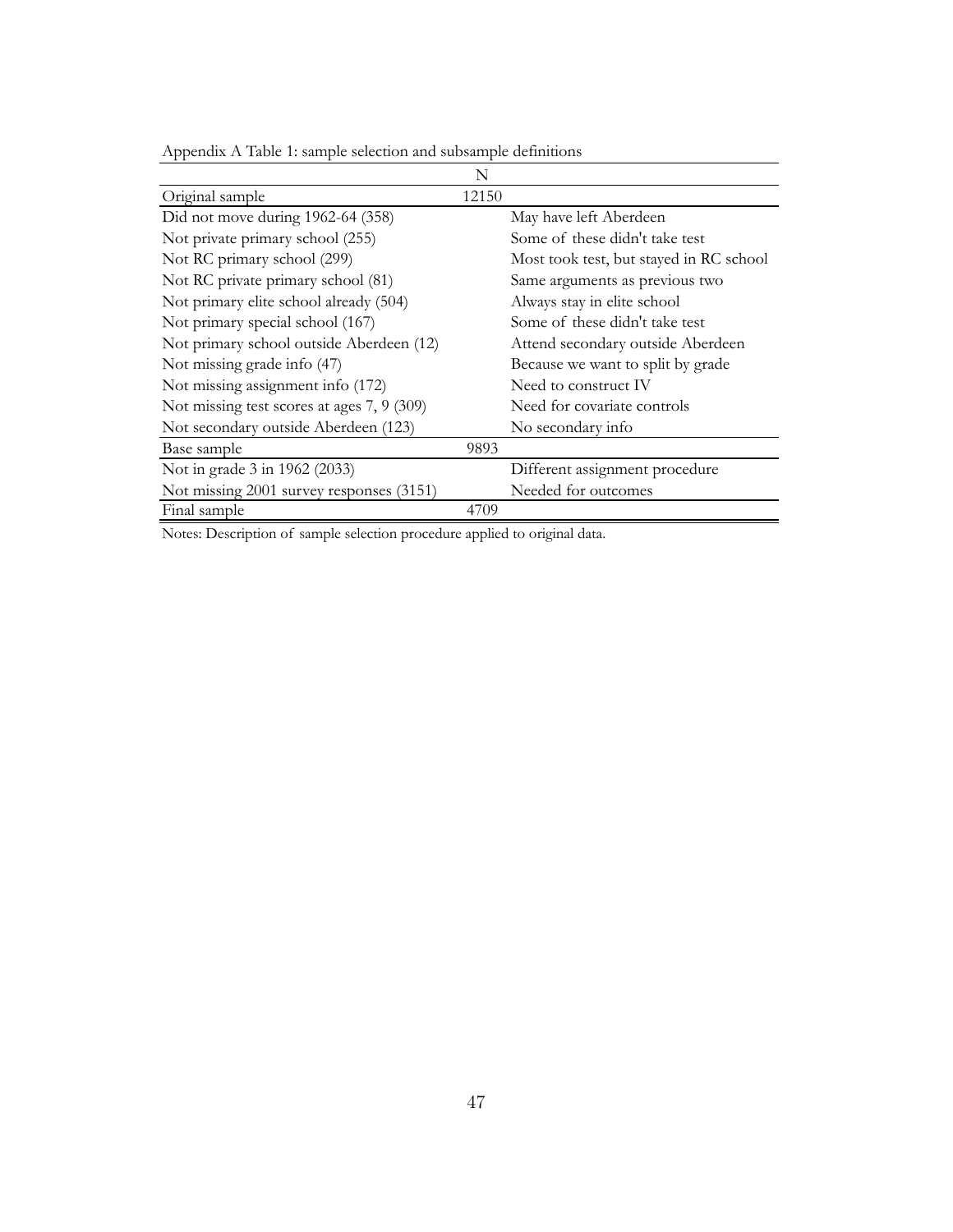|              |            | Men      |          |            | Women    |          |
|--------------|------------|----------|----------|------------|----------|----------|
|              | <b>OLS</b> | $OLS+X$  | 2SLS     | <b>OLS</b> | $OLS+X$  | 2SLS     |
| Years of     | 2.228      | 0.486    | $-0.131$ | 2.184      | 0.230    | 0.033    |
| education    | (0.092)    | (0.098)  | (0.148)  | (0.097)    | (0.091)  | (0.122)  |
| A levels     | 0.399      | 0.075    | $-0.012$ | 0.395      | 0.034    | 0.002    |
|              | (0.016)    | (0.016)  | (0.024)  | (0.017)    | (0.015)  | (0.020)  |
|              | 0.270      | 0.066    | $-0.004$ | 0.263      | 0.027    | 0.013    |
| Degree       | (0.012)    | (0.013)  | (0.020)  | (0.013)    | (0.011)  | (0.015)  |
| Log Annual   | 0.362      | 0.037    | $-0.002$ | 0.345      | 0.001    | $-0.028$ |
| Income       | (0.016)    | (0.015)  | (0.024)  | (0.017)    | (0.014)  | (0.021)  |
| Employed     | 0.053      | $-0.007$ | $-0.008$ | 0.047      | $-0.008$ | $-0.016$ |
|              | (0.004)    | (0.004)  | (0.006)  | (0.003)    | (0.004)  | (0.005)  |
| Imputed      | 0.288      | 0.042    | $-0.031$ | 0.281      | 0.017    | $-0.005$ |
| hourly wage  | (0.012)    | (0.011)  | (0.017)  | (0.012)    | (0.011)  | (0.015)  |
| Number of    | $-0.095$   | $-0.063$ | $-0.046$ | $-0.116$   | $-0.054$ | $-0.041$ |
| children     | (0.009)    | (0.013)  | (0.022)  | (0.009)    | (0.013)  | (0.020)  |
|              | $-0.040$   | $-0.015$ | $-0.001$ | $-0.042$   | $-0.013$ | $-0.006$ |
| Any children | (0.003)    | (0.004)  | (0.007)  | (0.003)    | (0.004)  | (0.006)  |
| Currently    | 0.018      | $-0.005$ | 0.001    | 0.018      | 0.000    | $-0.008$ |
| married      | (0.004)    | (0.005)  | (0.009)  | (0.003)    | (0.005)  | (0.007)  |

Appendix A Table 2: Falisification tests of elite school impacts

Notes: see notes to Table 2. The dependent variables in these models are those predicted by a regression of the relevant outcomes on dummies for father's occupation, mother's socio-economic status, school and grade attended in 1962, relative age within the school-grade and third-order polynomials in the age-7 and age-9 test scores.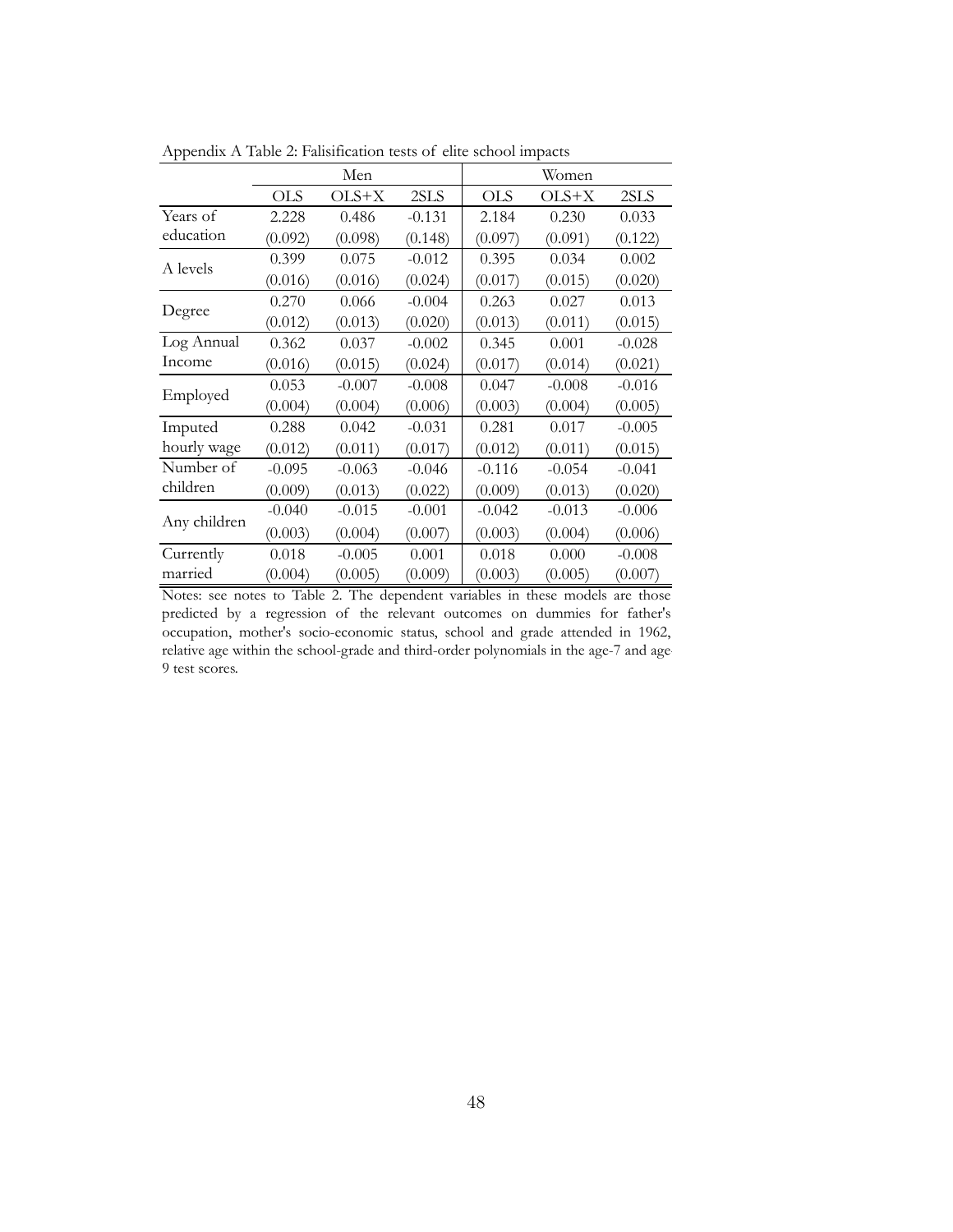|              | Men      |          |          | Women    |          |          |  |
|--------------|----------|----------|----------|----------|----------|----------|--|
|              |          | 2SLS     |          |          | 2SLS     |          |  |
|              | Order 2  | Order 3  | Order 4  | Order 2  | Order 3  | Order 4  |  |
| Years of     | 1.029    | 0.925    | 0.667    | 0.813    | 0.793    | 0.604    |  |
| education    | (0.309)  | (0.310)  | (0.430)  | (0.262)  | (0.254)  | (0.311)  |  |
| A levels     | 0.162    | 0.105    | 0.051    | 0.245    | 0.229    | 0.122    |  |
|              | (0.061)  | (0.064)  | (0.090)  | (0.054)  | (0.052)  | (0.067)  |  |
|              | 0.153    | 0.170    | 0.184    | 0.024    | 0.036    | 0.023    |  |
| Degree       | (0.056)  | (0.056)  | (0.078)  | (0.044)  | (0.042)  | (0.052)  |  |
| Log Annual   | $-0.081$ | $-0.115$ | $-0.251$ | 0.138    | 0.154    | 0.255    |  |
| Income       | (0.075)  | (0.081)  | (0.110)  | (0.100)  | (0.098)  | (0.129)  |  |
| Employed     | $-0.042$ | $-0.041$ | 0.039    | $-0.018$ | $-0.010$ | 0.031    |  |
|              | (0.034)  | (0.040)  | (0.056)  | (0.036)  | (0.037)  | (0.053)  |  |
| Imputed      | 0.003    | $-0.035$ | $-0.136$ | 0.072    | 0.073    | 0.083    |  |
| hourly wage  | (0.054)  | (0.056)  | (0.080)  | (0.051)  | (0.050)  | (0.061)  |  |
| Number of    | 0.259    | 0.278    | 0.259    | $-0.372$ | $-0.388$ | $-0.585$ |  |
| children     | (0.171)  | (0.176)  | (0.256)  | (0.124)  | (0.128)  | (0.169)  |  |
| Any children | 0.020    | 0.017    | $-0.027$ | $-0.087$ | $-0.081$ | $-0.140$ |  |
|              | (0.060)  | (0.060)  | (0.087)  | (0.043)  | (0.042)  | (0.054)  |  |
| Currently    | $-0.013$ | $-0.004$ | $-0.073$ | 0.056    | 0.051    | 0.030    |  |
| married      | (0.062)  | (0.063)  | (0.089)  | (0.047)  | (0.048)  | (0.065)  |  |

Appendix A Table 3: Impact of elite school attendance: robustness check

Notes: see notes to Table 2. The 2SLS estimates correspond to the "2SLS" estimates in Tables 1-3. Those estimates used a third-order polynomial hence are reproduced in the "Order 3" column. The "Order 2" and "Order 4" columns report estimates obtained with second- and fourth-order polynomials respectively.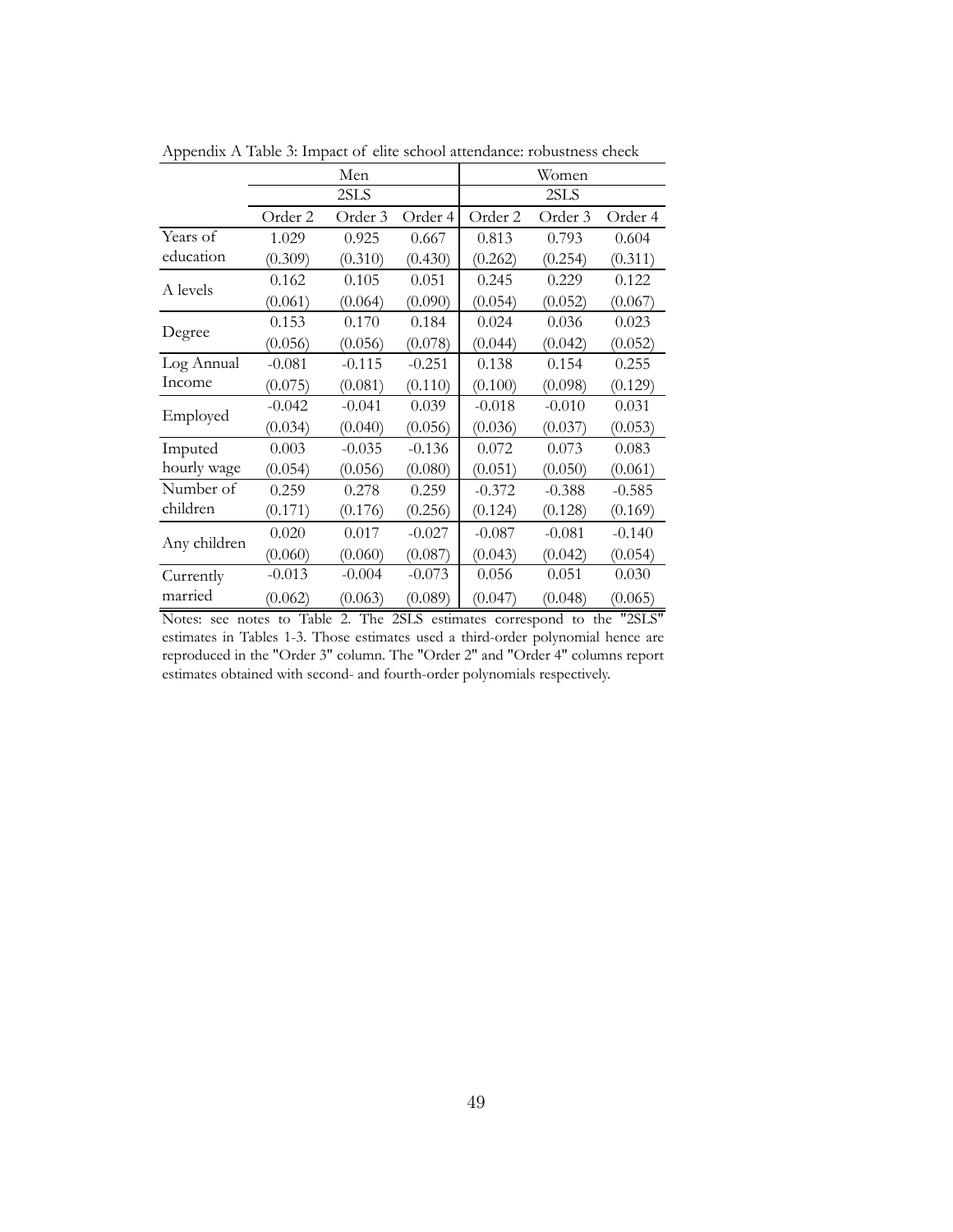|              |                                  | Low-SES                          |          |          |                                  | High-SES                         |          |          |
|--------------|----------------------------------|----------------------------------|----------|----------|----------------------------------|----------------------------------|----------|----------|
|              | <b>OLS</b>                       | $OLS+X$                          | 2SLS     | $2SLS+X$ | <b>OLS</b>                       | $OLS+X$                          | 2SLS     | $2SLS+X$ |
| Years of     | 2.951                            | 0.961                            | 0.738    | 0.732    | 3.112                            | 1.294                            | 0.653    | 0.650    |
| education    | (0.146)                          | (0.209)                          | (0.253)  | (0.256)  | (0.119)                          | (0.180)                          | (0.297)  | (0.285)  |
|              |                                  | Control mean= $2.05$ , N= $2576$ |          |          |                                  | Control mean= $2.36$ , N= $2068$ |          |          |
| A levels     | 0.565                            | 0.205                            | 0.164    | 0.151    | 0.539                            | 0.251                            | 0.163    | 0.157    |
|              | (0.028)                          | (0.043)                          | (0.053)  | (0.054)  | (0.022)                          | (0.036)                          | (0.057)  | (0.058)  |
|              | Control mean= $0.41$ , N= $2576$ |                                  |          |          |                                  | Control mean= $0.46$ , N= $2068$ |          |          |
|              | 0.341                            | 0.098                            | 0.067    | 0.063    | 0.398                            | 0.135                            | 0.091    | 0.075    |
| Degree       | (0.025)                          | (0.036)                          | (0.044)  | (0.043)  | (0.022)                          | (0.029)                          | (0.053)  | (0.050)  |
|              |                                  | Control mean= $0.16$ , N= $2576$ |          |          |                                  | Control mean= $0.16$ , N= $2068$ |          |          |
| Log Annual   | 0.494                            | 0.122                            | 0.149    | 0.131    | 0.394                            | 0.143                            | $-0.111$ | $-0.056$ |
| Income       | (0.044)                          | (0.069)                          | (0.101)  | (0.094)  | (0.042)                          | (0.066)                          | (0.116)  | (0.108)  |
|              | Control mean=9.67, N=2521        |                                  |          |          | Control mean=9.71, N=2032        |                                  |          |          |
| Employed     | 0.075                            | 0.002                            | 0.026    | 0.047    | 0.033                            | $-0.023$                         | $-0.058$ | $-0.070$ |
|              | (0.016)                          | (0.029)                          | (0.038)  | (0.042)  | (0.015)                          | (0.025)                          | (0.042)  | (0.041)  |
|              |                                  | Control mean= $0.91$ , N= $2576$ |          |          | Control mean= $0.89$ , N= $2068$ |                                  |          |          |
| Imputed      | 0.347                            | 0.016                            | $-0.017$ | $-0.042$ | 0.352                            | 0.106                            | 0.005    | 0.039    |
| hourly wage  | (0.029)                          | (0.041)                          | (0.057)  | (0.051)  | (0.021)                          | (0.032)                          | (0.061)  | (0.057)  |
|              |                                  | Control mean=2.07, N=2284        |          |          | Control mean= $2.13$ , N= $1838$ |                                  |          |          |
| Number of    | $-0.111$                         | $-0.103$                         | $-0.230$ | $-0.204$ | $-0.116$                         | $-0.053$                         | $-0.019$ | 0.015    |
| children     | (0.057)                          | (0.102)                          | (0.146)  | (0.151)  | (0.047)                          | (0.092)                          | (0.140)  | (0.139)  |
|              |                                  | Control mean= $2.05$ , N= $2575$ |          |          | Control mean= $1.89$ , N= $2064$ |                                  |          |          |
|              | $-0.050$                         | $-0.007$                         | $-0.042$ | $-0.028$ | $-0.047$                         | $-0.041$                         | $-0.055$ | $-0.063$ |
| Any children | (0.020)                          | (0.034)                          | (0.050)  | (0.052)  | (0.017)                          | (0.034)                          | (0.050)  | (0.050)  |
|              |                                  | Control mean=0.89, N=2574        |          |          |                                  | Control mean=0.88, N=2062        |          |          |
| Currently    | 0.026                            | 0.005                            | 0.017    | 0.027    | 0.003                            | 0.002                            | 0.016    | 0.016    |
| married      | (0.025)                          | (0.041)                          | (0.065)  | (0.067)  | (0.018)                          | (0.033)                          | (0.051)  | (0.053)  |
|              | Control mean=0.79, N=2570        |                                  |          |          |                                  | Control mean=0.84, N=2064        |          |          |

Appendix A Table 4: Education impacts by SES

Notes: see notes to Table 2. Low-SES is defined as father's social class 1 through 4 (lower-skilled, semiskilled, unskilled manual or not working); high-SES is defined as father's social class 5 through 8 (skilled manual occupation that required an apprenticeship, non-manual, intermediate or professional occupation).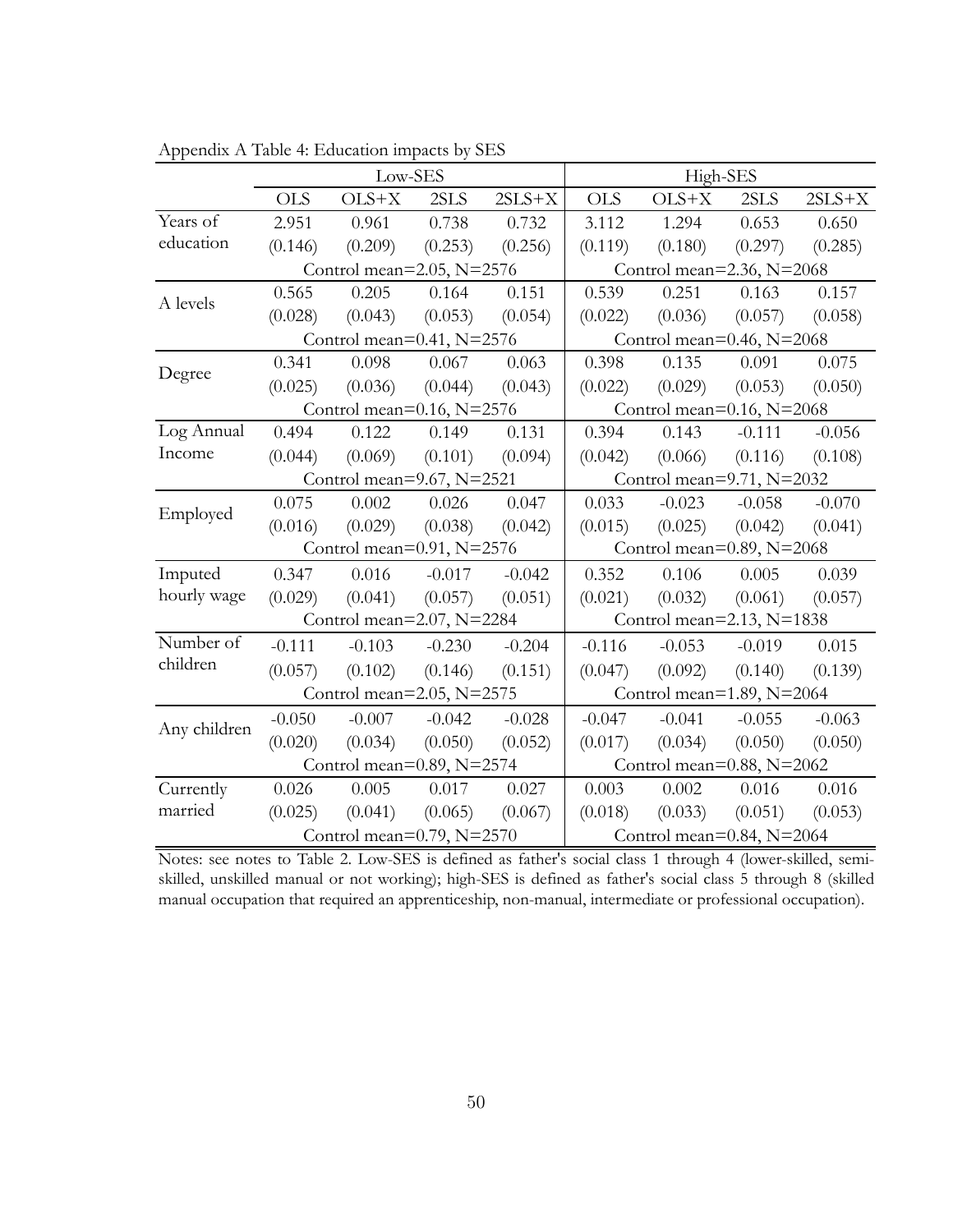# Appendix B: Aberdeen Cohort and Labour Force Survey Comparison

|                     |          | <b>MEN</b>     |                  |          | <b>WOMEN</b>   |                  |
|---------------------|----------|----------------|------------------|----------|----------------|------------------|
|                     | Aberdeen | LFS $01/02(1)$ | LFS $01/02(2)$   | Aberdeen | LFS $01/02(1)$ | LFS $01/02(2)$   |
|                     |          | All UK         | Born in Scotland |          | All UK         | Born in Scotland |
| $\leq$ 14           | 1.40     | 2.75           | 2.03             | 1.03     | 2.80           | 1.25             |
| 15                  | 40.98    | 30.02          | 39.56            | 37.67    | 31.02          | 40.15            |
| 16                  | 21.01    | 29.42          | 25.61            | 23.54    | 28.13          | 24.35            |
| 17                  | 8.31     | 7.89           | 9.17             | 12.54    | 9.61           | 10.59            |
| 18                  | 7.50     | 8.36           | 7.50             | 5.92     | 9.49           | 5.32             |
| $19+$               | 20.80    | 21.56          | 16.13            | 19.40    | 18.94          | 18.35            |
| <b>Observations</b> | 2,865    | 19.967         | 2069             | 3,093    | 20,850         | 2134             |

|  | Appendix B Table 1: Aberdeen Study versus Labour Force Survey: age left full-time education |
|--|---------------------------------------------------------------------------------------------|

Note: The Aberdeen sample consists of the entire sample of individuals replying to the 2001 survey. The LFS 01/02 (1) sample consists of all individuals born between 1950 and 1955 in the last 2 quarters of 2001 and the first 2 quarters of 2002. The LFS 2001/02 (2) sample restricts the LFS 2001/02 (1) sample to all individuals born in Scotland. LFS data is weighted using sampling weights.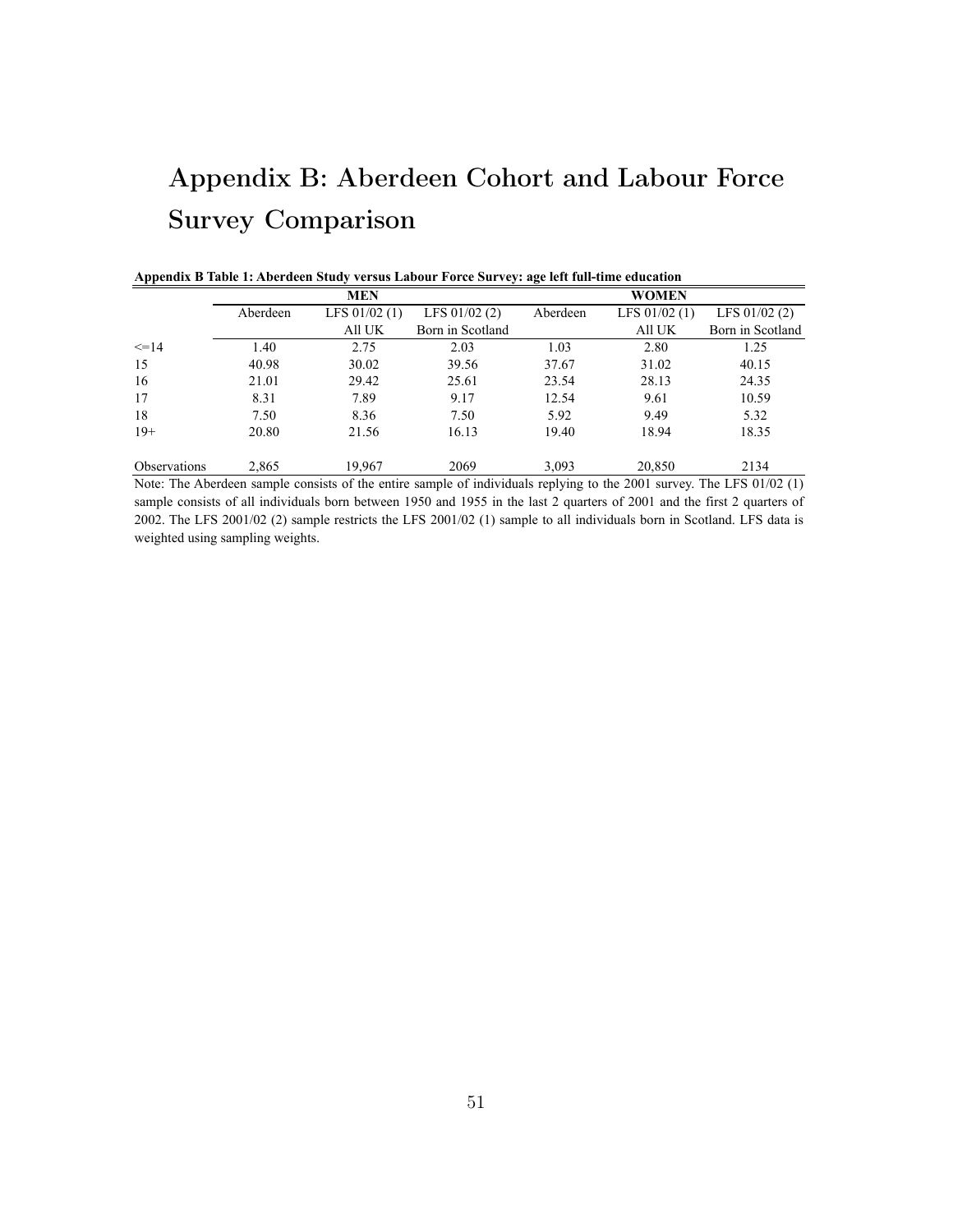|                       |          | <b>MEN</b>     |                  | <b>WOMEN</b> |                |                  |
|-----------------------|----------|----------------|------------------|--------------|----------------|------------------|
|                       | Aberdeen | LFS $01/02(1)$ | LFS $01/02(2)$   | Aberdeen     | LFS $01/02(1)$ | LFS $01/02(2)$   |
|                       |          | All UK         | Born in Scotland |              | All UK         | Born in Scotland |
| None                  | 20.40    | 21.08          | 22.71            | 23.98        | 26.99          | 31.50            |
| Other qual.           | 2.72     | 9.92           | 7.14             | 3.51         | 9.38           | 5.41             |
| Low CSEs              | 0.88     | 1.56           | 1.09             | 4.26         | 5.74           | 2.50             |
| O level or equivalent | 22.48    | 23.17          | 20.42            | 29.26        | 23.15          | 18.85            |
| A level or equivalent | 14.75    | 8.50           | 11.84            | 11.38        | 8.31           | 13.83            |
| HNC, teaching, etc.   | 20.05    | 16.80          | 20.84            | 13.58        | 13.15          | 15.03            |
| Degree                | 18.71    | 18.96          | 15.97            | 14.04        | 13.27          | 12.87            |
| <b>Observations</b>   | 2,833    | 19,888         | 2069             | 3,049        | 20,792         | 2134             |

**Appendix B Table 2: Aberdeen Study versus Labour Force Survey: highest educational qualification**

Note: see notes to Appendix B Table 1.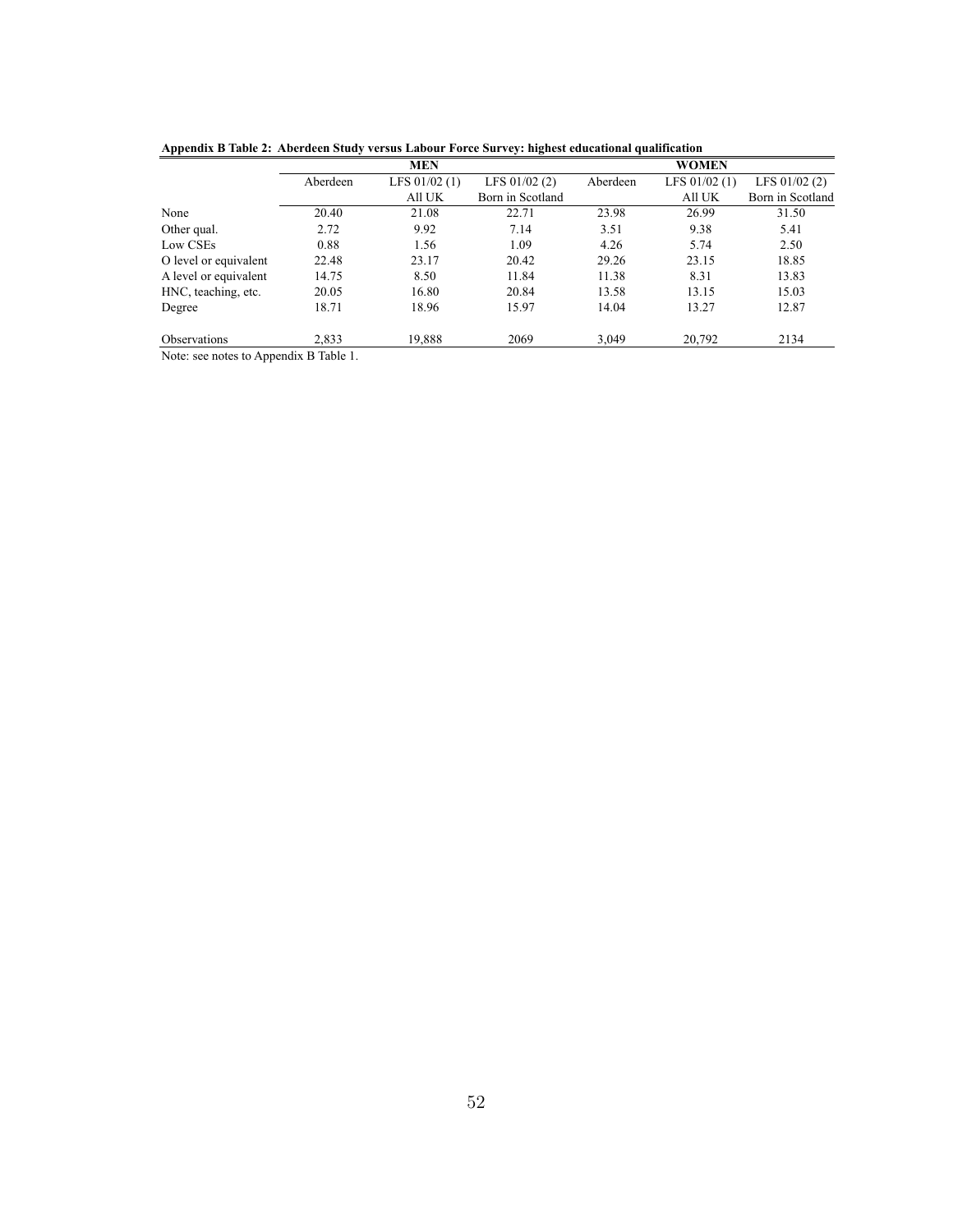|                       | $\mu$<br>percent with traue apprenticesmp |                  |                |                  |  |  |  |  |  |
|-----------------------|-------------------------------------------|------------------|----------------|------------------|--|--|--|--|--|
|                       |                                           | <b>MEN</b>       |                | <b>WOMEN</b>     |  |  |  |  |  |
|                       | LFS $01/02(1)$                            | LFS $01/02(2)$   | LFS $01/02(1)$ | LFS $01/02(2)$   |  |  |  |  |  |
|                       | All UK                                    | Born in Scotland | All UK         | Born in Scotland |  |  |  |  |  |
| None                  | 26.17                                     | 35.06            | 5.02           | 6.86             |  |  |  |  |  |
| Other qual.           | 0.00                                      | 0.00             | 0.00           | 0.00             |  |  |  |  |  |
| Low CSEs              | 15.00                                     | 32.22            | 2.81           | 9.14             |  |  |  |  |  |
| O level or equivalent | 46.06                                     | 57.73            | 6.04           | 6.85             |  |  |  |  |  |
| A level or equivalent | 20.18                                     | 12.51            | 3.21           | 5.13             |  |  |  |  |  |
| HNC, teaching, etc.   | 62.89                                     | 71.31            | 9.16           | 7.00             |  |  |  |  |  |
| Degree                | 10.21                                     | 7.24             | 3.34           | 3.16             |  |  |  |  |  |
| Total                 | 30.66                                     | 37.68            | 4.84           | 5.85             |  |  |  |  |  |
| <b>Observations</b>   | 19,790                                    | 2.061            | 20.737         | 2,130            |  |  |  |  |  |

**Appendix B Table 3: Labour Force Survey - percent with trade apprenticeship**

Note: In the LFS trade apprenticeships are recorded in a separate question and are not included among the qualifications listed above. Numbers show the percentage of individuals with the corresponding level of qualification who also hold a trade apprenticeship. LFS samples as described in Appendix B Table 1.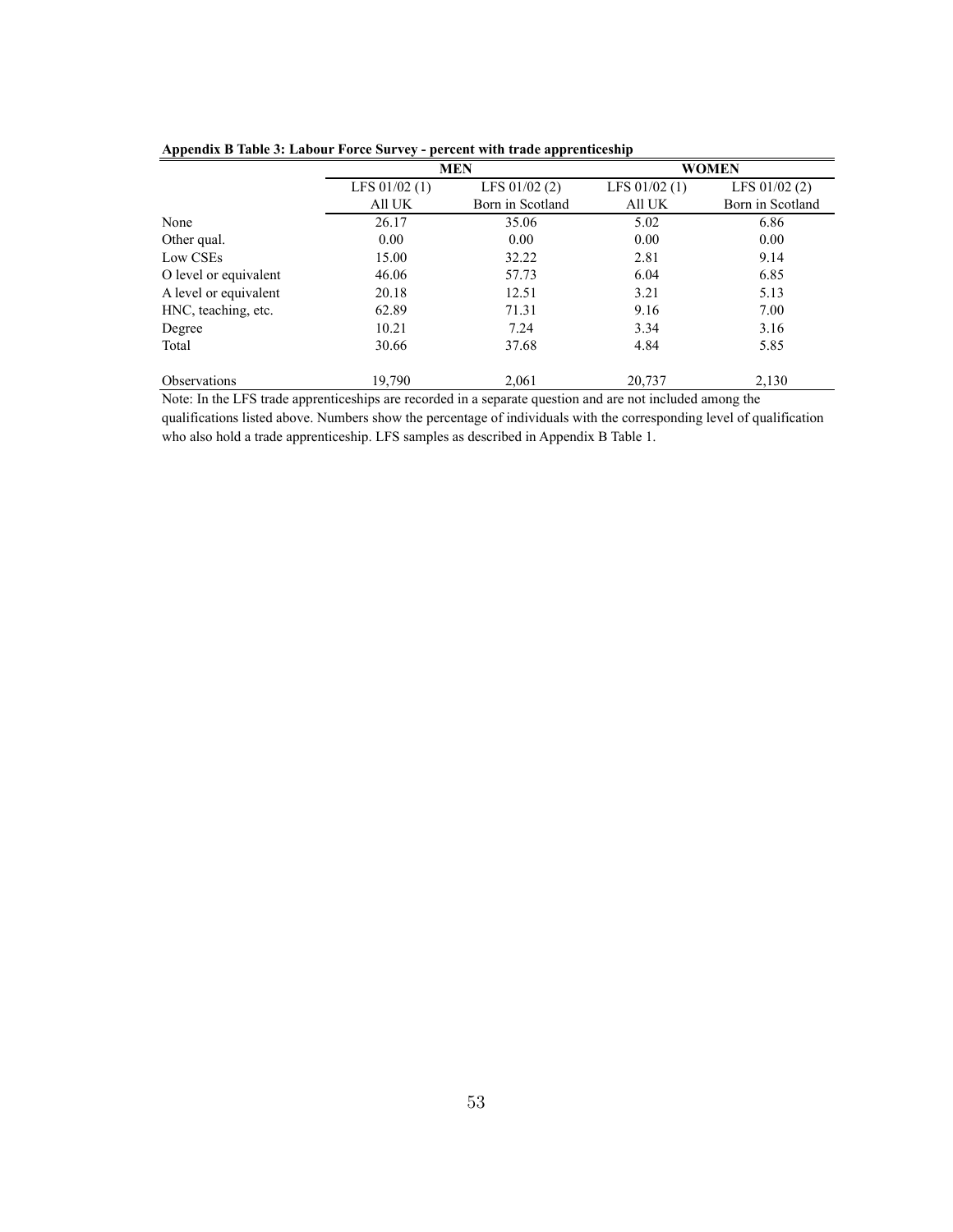|                                    |         | Aberdeen | LFS $01/02(1)$ |              | LFS $01/02(2)$ |                  |
|------------------------------------|---------|----------|----------------|--------------|----------------|------------------|
|                                    |         |          |                | All UK       |                | Born in Scotland |
|                                    |         |          |                | <b>MEN</b>   |                |                  |
| Years of post-compulsory education | 0.072   |          | 0.075          |              | 0.090          |                  |
|                                    | (0.004) |          | (0.001)        |              | (0.007)        |                  |
| Left ft education at 15 or earlier |         |          |                |              |                |                  |
| Left ft education at 16            |         | 0.200    |                | 0.176        |                | 0.155            |
|                                    |         | (0.027)  |                | (0.009)      |                | (0.048)          |
| Left ft education at 17            |         | 0.266    |                | 0.308        |                | 0.361            |
|                                    |         | (0.039)  |                | (0.013)      |                | (0.064)          |
| Left ft education at 18            |         | 0.413    |                | 0.411        |                | 0.356            |
|                                    |         | (0.041)  |                | (0.014)      |                | (0.076)          |
| Left ft education at 19+           |         | 0.458    |                | 0.595        |                | 0.648            |
|                                    |         | (0.028)  |                | (0.010)      |                | (0.050)          |
| Observations                       | 2152    | 2152     | 27,665         | 27,665       | 727            | 727              |
|                                    |         |          |                | <b>WOMEN</b> |                |                  |
| Years of post-compulsory education | 0.128   |          | 0.123          |              | 0.123          |                  |
|                                    | (0.006) |          | (0.002)        |              | (0.011)        |                  |
| Left ft education at 15 or earlier |         |          |                |              |                |                  |
| Left ft education at 16            |         | 0.186    |                | 0.208        |                | 0.096            |
|                                    |         | (0.035)  |                | (0.012)      |                | (0.062)          |
| Left ft education at 17            |         | 0.326    |                | 0.367        |                | 0.321            |
|                                    |         | (0.041)  |                | (0.016)      |                | (0.071)          |
| Left ft education at 18            |         | 0.368    |                | 0.504        |                | 0.368            |
|                                    |         | (0.056)  |                | (0.016)      |                | (0.098)          |
| Left ft education at 19+           |         | 0.801    |                | 0.829        |                | 0.832            |
|                                    |         | (0.036)  |                | (0.013)      |                | (0.063)          |
| Observations                       | 2316    | 2316     | 29.032         | 29.032       | 794            | 794              |

**Appendix B Table 4: Aberdeen Study versus Labour Force Survey: returns to education - gross annual income (Aberdeen), gross weekly pay (LFS)**

Note: Cells show least squares estimates of the returns to years of post-compulsory education. Dependent variable is log gross annual income for the Aberdeen sample and the log of the gross weekly wage for the LFS samples. Samples restricted to employees in work at the time of the survey. The Aberdeen sample consists of the entire sample of individuals replying to the 2001 survey. LFS samples as described in Appendix B Table 1.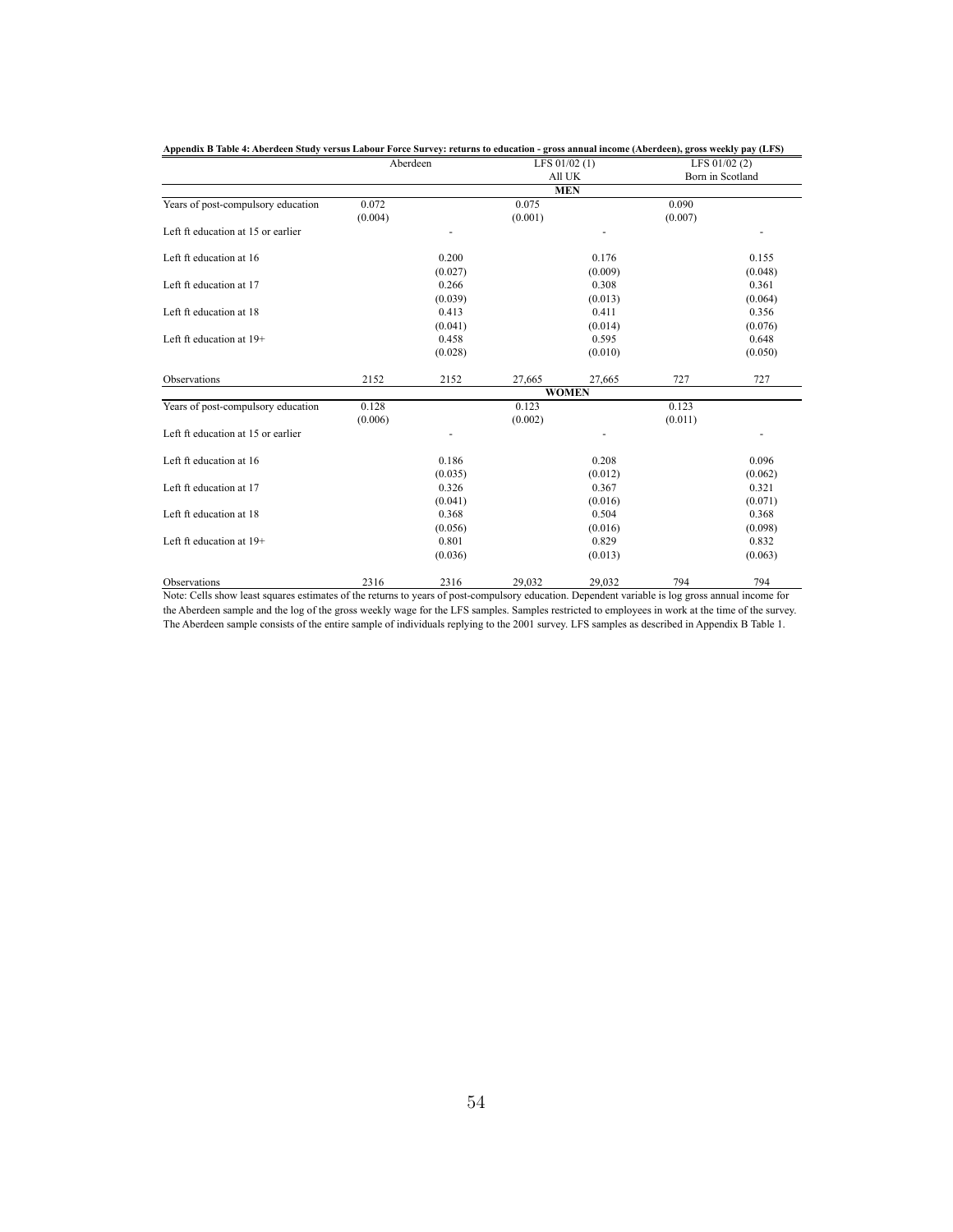# Appendix C: A Model of School Quality with Vocational Training

In this Appendix we present a simple model to support the argument made in section 5, that for men, the existence of vocational training likely explains the absence of elite school effects on income. We begin with a baseline model without vocational training. This is adapted from the model that Card and Krueger (1996) used to examine the labor market implications of attending different school systems (our focus is on different types of school within the same system). We then introduce vocational training into the model.

### C1: Baseline Model without Vocational Training

Modifying the Card and Krueger (1996) model slightly, we assume that individuals that have reached the compulsory school leaving age choose between leaving school and continuing in academic education for a further A years. We assume that for individual i that attended school type  $s \in \{Nonelite, Elite\},\$ this choice is made to maximize the following utility function:<sup>1</sup>

$$
U(y_{is}, A_{is}) = lny_{is} - f(A_{is})
$$
  
\n
$$
lny_{is} = \theta_i + \theta_s + b_s^A A_{is} + u_{is}
$$
  
\n
$$
f(A_{is}) = \gamma_s^A c_i A_{is} + \frac{k}{2} A_{is}^2
$$

where  $y_{is}$  is annual earnings,  $\theta_i$  is person-specific ability and  $c_i$  is the personspecific cost of academic education. We make the standard assumption that

<sup>1</sup>Card and Krueger (1996) assume that:

$$
U(y_{is}, E_{is}) = lny_{is} - f(E_{is})
$$
  
\n
$$
lny_{is} = a_i + b_s E_{is} + u_{is}
$$
  
\n
$$
f(E_{is}) = c_i E_{is} + \frac{k}{2} E_{is}^2
$$

where  $E$  is total years of education (including compulsory school years).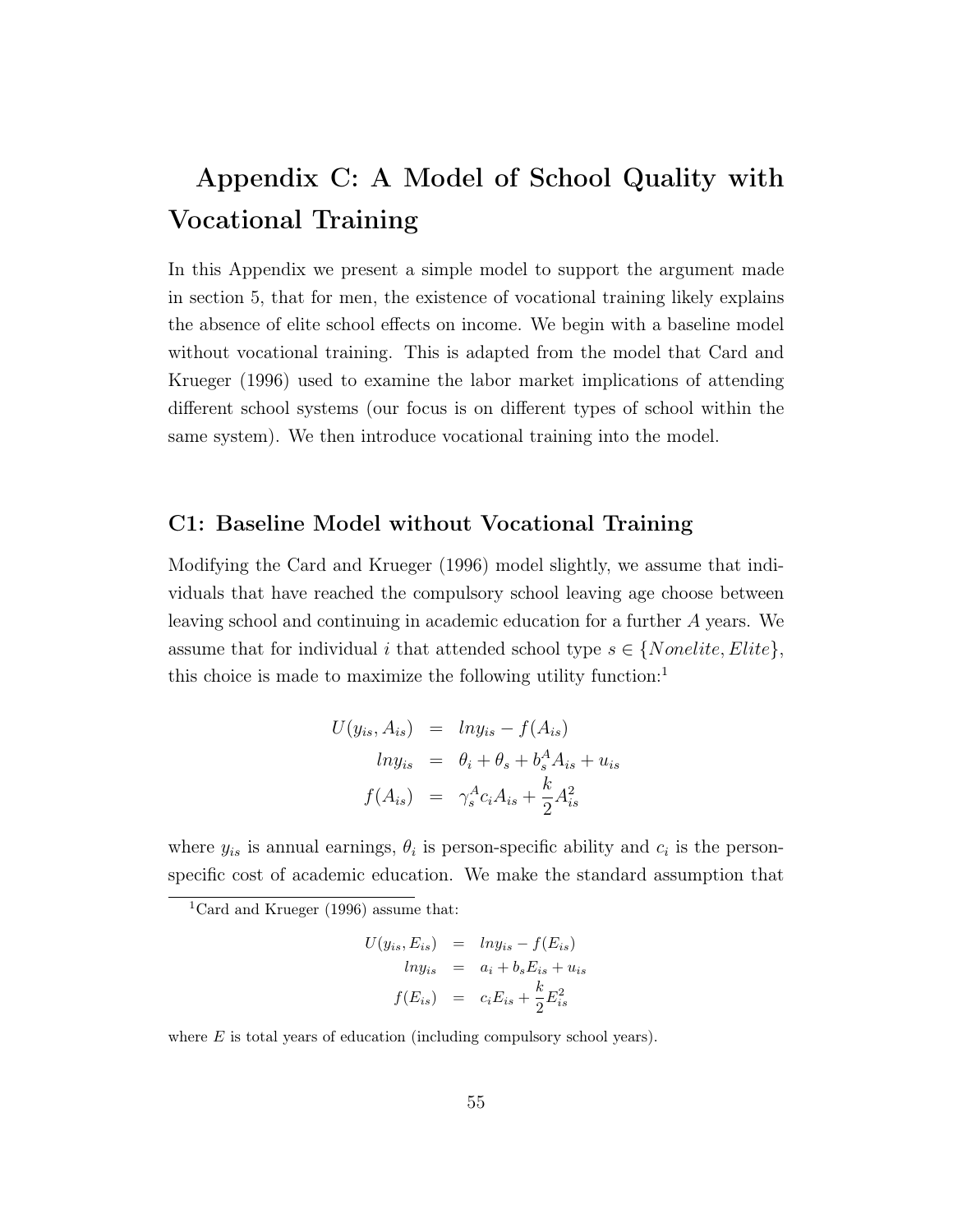$Cov(\theta_i, c_i)$  < 0. The remaining parameters capture the effect of school type on the productivity of the (compulsory) years spent in school  $(\theta_s)$ , the return to additional years of academic education  $(b_s^A)$  and the cost of additional years of academic education  $(\gamma_s^A c_i)$ .

It seems reasonable to allow the return to additional schooling to depend on the type of school attended: as Card and Krueger (1996) noted, a highquality education may improve a student's ability to benefit from additional education. There are two reasons why it seems reasonable to allow the costs of additional education to depend on school type. First, since some of the postcompulsory education that took place in our setting occurred within the elite schools (i.e., students from non-elite schools had to transfer in), this may have created additional costs for non-elite students. Second, more generally and more plausibly, while the majority of elite school students stayed in academic education, the majority of non-elite school students did not, such that it might have been less costly for elite students to comply with default behavior than for non-elite school students to defy it (e.g., because of the costs of being separated from friends).

Maximization reveals the optimal schooling choice to be  $A_i^* = max \{ \frac{b_s^A - \gamma_s^A c_i}{k} \}$  $\frac{\gamma_s \cdot c_i}{k}, 0 \}$ and maximized utility to be:

$$
U(y_{is}, A_{is}^*) = \theta_i + \theta_s + \max\{\frac{(b_s^A - \gamma_s^A c_i)^2}{2k}, 0\} + u_{is}
$$

Proposition 1 summarizes three implications of this model.

#### Proposition 1

Assume the following conditions hold:

- C1: The returns to academic education are higher for students that attended an elite school  $(b_E^A > b_N^A)$ .
- C2: The cost of academic education is lower for students that attended an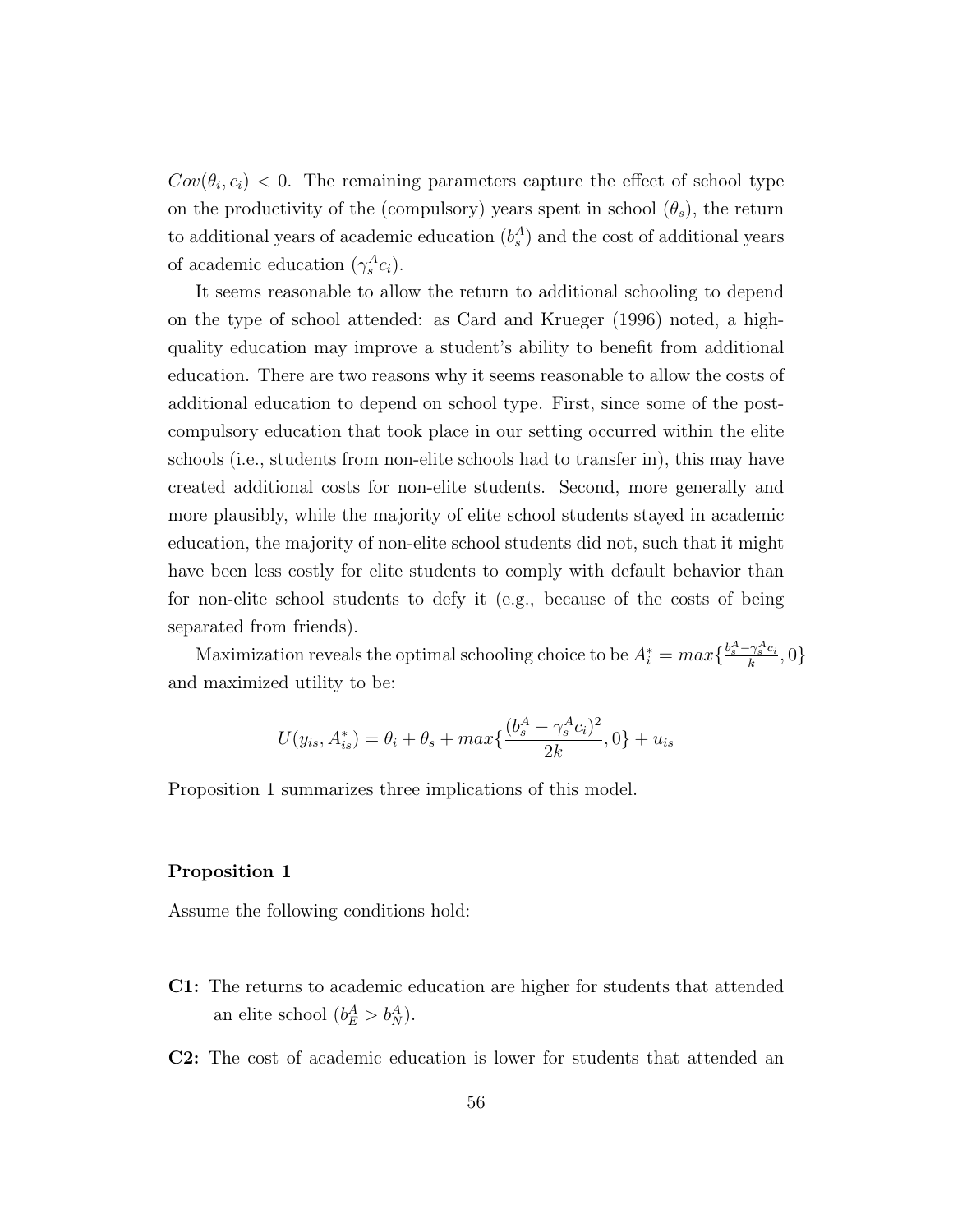elite school  $(\gamma_E^A < \gamma_N^A)$ .

In that case:

- 1. There is some cost cutoff below which all individuals will pursue some academic education and above which no individuals will pursue any academic education. Among the students that pursue academic education, the length of academic education is decreasing in cost.
- 2. Elite school students will pursue more post-compulsory education.
- 3. Elite school students will obtain higher wages.

#### Proof

The first claim follows from inspection of the expression for  $A^*$ . The second follows from this expression and the assumption that  $E[c_i]$  is the same for elite and non-elite students (among the borderline students). The third follows from substituting this expression into the equation for wages.

### C.2: Vocational Training

We introduce vocational training by allowing students to choose between two post-secondary tracks: academic and vocational. Conditional on choosing the vocational track, we assume students solve a maximization problem similar to the one presented above, but with parameters  $b_s^A$  and  $\gamma_s^A$  replaced with parameters  $b_s^V$  and  $\gamma_s^V$ . We make the following assumptions on these parameters:

 $\mathbf{A1:}\:\:b^A_s>b^V_s$  $\textbf{A2:} \ \frac{b_s^A}{\gamma_s^A} < \frac{b_s^V}{\gamma_s^V}$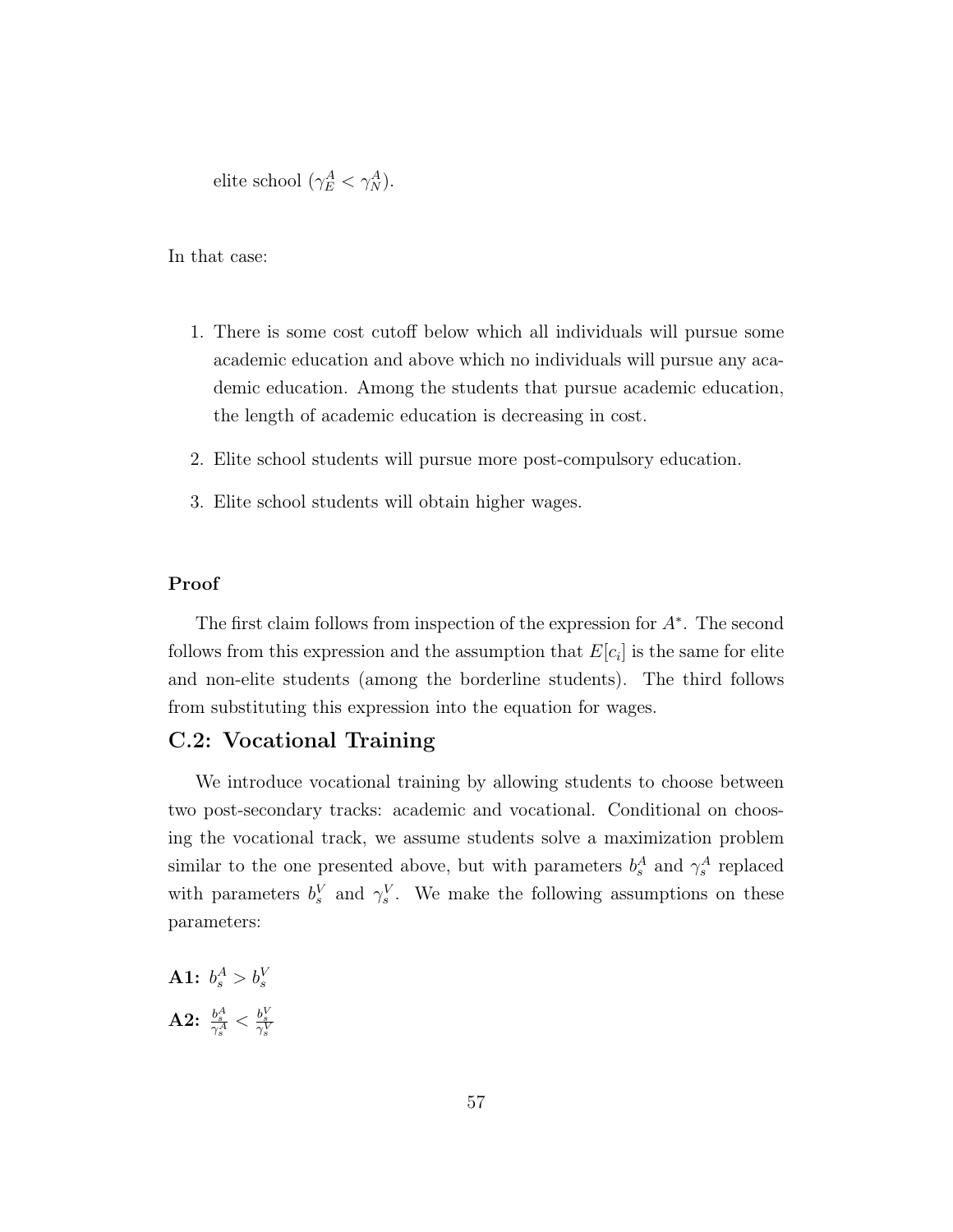The first will ensure that the lowest-cost individuals (in expectation the mostable individuals) will choose academic training. The second will ensure that students on the margin of choosing vocational training over leaving school without pursuing any education will prefer vocational training to academic education.<sup>2</sup>

#### Proposition 2

- 1. Given assumptions A1 and A2, schooling decisions can be characterized by two cutoffs  $c<sub>L</sub>$  and  $c<sub>M</sub>$ . Students with  $c<sub>i</sub> < c<sub>L</sub>$  will pursue academic education, with the length of academic education decreasing in cost; students with  $c_L < c_i < c_M$  will pursue vocational training, with the length of vocational training decreasing in cost; students with  $c_i > c_M$ will leave school without pursuing any vocational training or academic education.
- 2. An increase in  $b_s^A$  or a decrease in  $\gamma_s^A$  will increase the fraction of students that pursue academic education and decrease the fraction that pursue vocational training, with the fraction that leave school without pursuing any vocational training or academic education unchanged.
- 3. An increase in  $b_s^V$  or a decrease in  $\gamma_s^V$  will increase the fraction of students that pursue vocational training and decrease the fraction that leave school without pursuing any vocational training or academic education.

#### Proof

The proposition can be proved with reference to Figure 1. In particular, we

<sup>&</sup>lt;sup>2</sup>It seems plausible to suppose the return to vocational training is lower than the return to academic education, since vocational training can be thought of as a combination of education and unskilled work. It seems plausible to suppose that the cost of vocational training is lower than the cost of academic education since vocational training pays a training wage.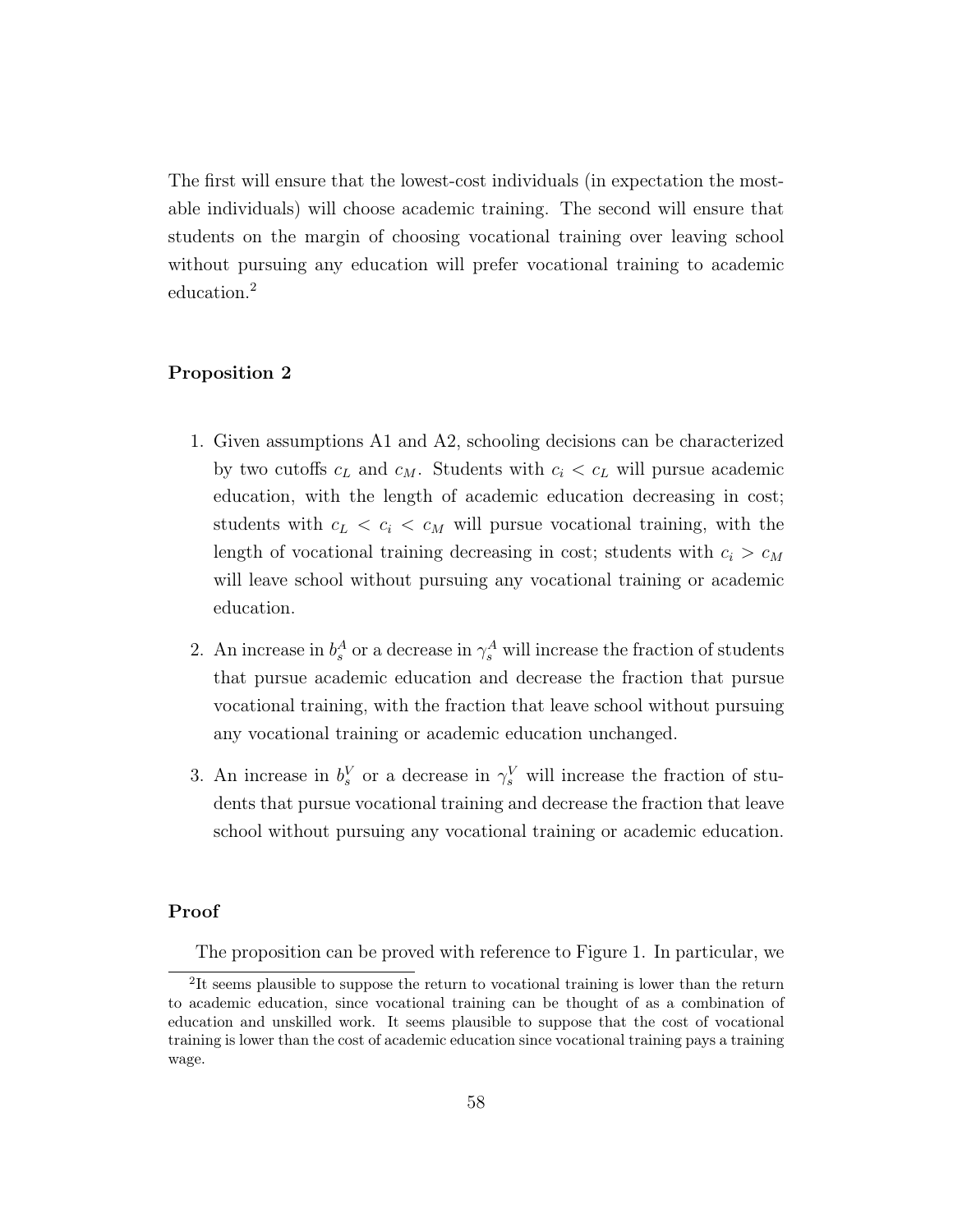can show that  $c_M = \frac{b_s^V}{\gamma_s^V}$  (i.e., the type indifferent between vocational training and leaving school) and we know that  $U(V_i^*; c_M) = 0$  while  $U(A_i^*; \frac{b_s^A}{\gamma_s^A}) = 0$ , s where  $c_M > \frac{b_s^A}{\gamma_s^A}$ . We know that  $U(A_i^*; 0) = \frac{(b_s^A)^2}{2k} > U(V_i^*; 0)$  and we can show that  $U(A_i^*; c_i)$  and  $U(V_i^*; c_i)$  cross at most once over the range  $c_i \in [0, c_M]$ .<sup>3</sup> The second and third parts of the Proposition then follow from Figure 1. Proposition 3

If, in addition to conditions C1 and C2 and assumptions A1 and A2, we have the following condition:

C3: The costs of vocational training are higher for elite-school than non-elite school students

then:

- 1. Students assigned to elite school will pursue more post-compulsory academic education
- 2. Students assigned to elite school will pursue less vocational training
- 3. Assignment to an elite school need not increase wages

#### Proof

The first two claims follow immediately from Figure 2. The expected wage return to attending an elite school can be expressed as follows, where  $\Delta_i \equiv$  $ln y_{E_i} - ln y_{Ni}$ 

<sup>3</sup>Otherwise, since the difference between them is continuous, and since it is positive when  $c_i = 0$  and negative when  $c_i = c_M$ , there would be have to be two turning points. The firstorder condition for a turning point demonstrates that there can be at most one value of  $c_i$ in this range.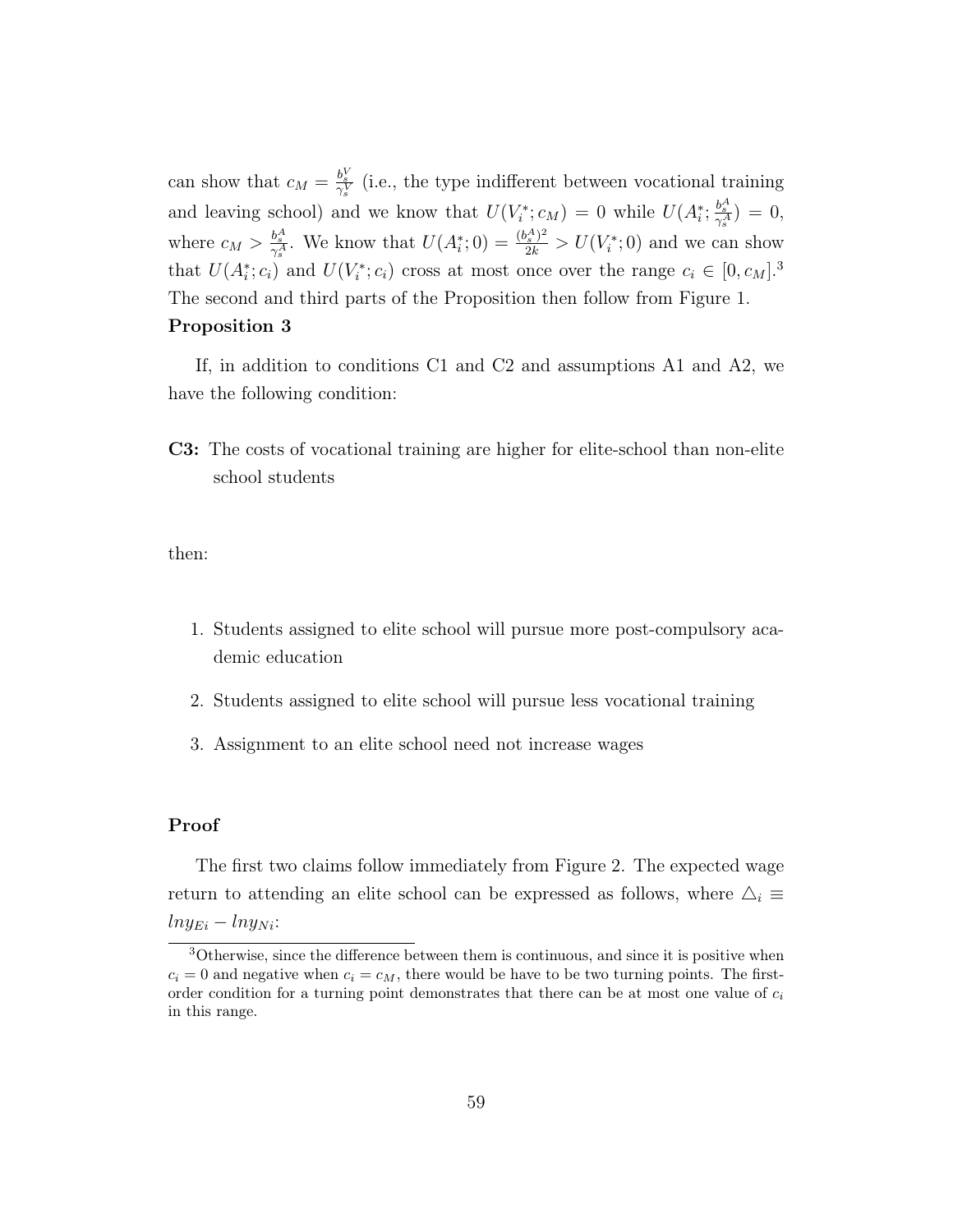$$
E(\Delta_i) = \int_0^{c_L(N)} [(b_E^A)^2 - \gamma_E^A b_E^A c_i - (b_N^A)^2 + \gamma_N^A b_N^A c_i] f(c_i) dc_i
$$
  
+ 
$$
\int_{c_{L(N)}}^{c_{L(E)}} [(b_E^A)^2 - \gamma_E^A b_E^A c_i - (b^V)^2 + \gamma_N^V b^V c_i] f(c_i) dc_i
$$
  
+ 
$$
\int_{c_{L(E)}}^{c_{M(E)}} [(b^V)^2 - \gamma_E^V b^V c_i - (b^V)^2 + \gamma_N^V b^V c_i] f(c_i) dc_i
$$
  
+ 
$$
\int_{c_{M(E)}}^{c_{M(N)}} [- (b^V)^2 + \gamma_N^V b^V c_i] f(c_i) dc_i
$$

It is straightforward to construct examples in which the net effect is negative.<sup>4</sup> The intuition is that assignment to an elite school has ambiguous effects on human capital, increasing it for some (lower-cost) students that would anyway be inclined to academic study and decreasing it for other (higher-cost) students that would have pursued vocational training had they been assigned to the non-elite school.

### C.3: Measured returns to education

An obvious question is whether the model can account for any of the other facts presented. We show that it can account for the lower return to academic education measured for men. To see why, note that:

$$
E[lnyi|Ais] = E(\thetai|Ais) + \thetas + bsA Ais + bV E(Vis|Ais)
$$
  
= E(\theta<sub>i</sub>|A<sub>is</sub>) + \theta<sub>s</sub> + b<sub>s</sub><sup>A</sup> A<sub>is</sub> + b<sup>V</sup> (cons + r<sub>AV</sub>A<sub>is</sub>)  
= E(\theta<sub>i</sub>|A<sub>is</sub>) + \theta<sub>s</sub> + (b<sub>s</sub><sup>A</sup> + r<sub>V</sub>Ab<sup>V</sup>)A<sub>is</sub>

<sup>4</sup>To construct an example in which the net effect is negative, suppose  $c_i \sim U[0, \bar{c}]$  where  $\overline{c} > c_{M(N)}$ , such that:

$$
E(\triangle_i) = \frac{1}{k\bar{c}} \{ [(b_E^A)^2 - (b_N^A)^2] c_{L(N)} + [(b_E^A)^2 - (b^V)^2] (c_{L(E)} - c_{L(N)}) - (b^V)^2 (c_{M(N)} - c_{M(E)})
$$
  
+ 
$$
[\gamma_N^A b_N^A - \gamma_N^V b^V] \frac{c_{L(N)}^2}{2} + [\gamma_E^V b^V - \gamma_E^A b_E^A] \frac{c_{L(E)}^2}{2} - \gamma_E^V b^V \frac{c_{M(E)}^2}{2} + \gamma_N^V b^V \frac{c_{M(N)}^2}{2} \}
$$

If  $b^V = 0.08$ ,  $b^A_N = 0.1$ ,  $b^A_E = 0.12$ ,  $\gamma^V_N = 0.28$ ,  $\gamma^V_E = 0.35$ ,  $\gamma^A_N = 1.4$ ,  $\gamma^A_E = 1.3$ ,  $\bar{c} = 0.3$ ,  $k = 0.01$  and  $\theta_E = \theta_N$ , then it is simple to show that  $E(\Delta_i) \sim -0.01$ .